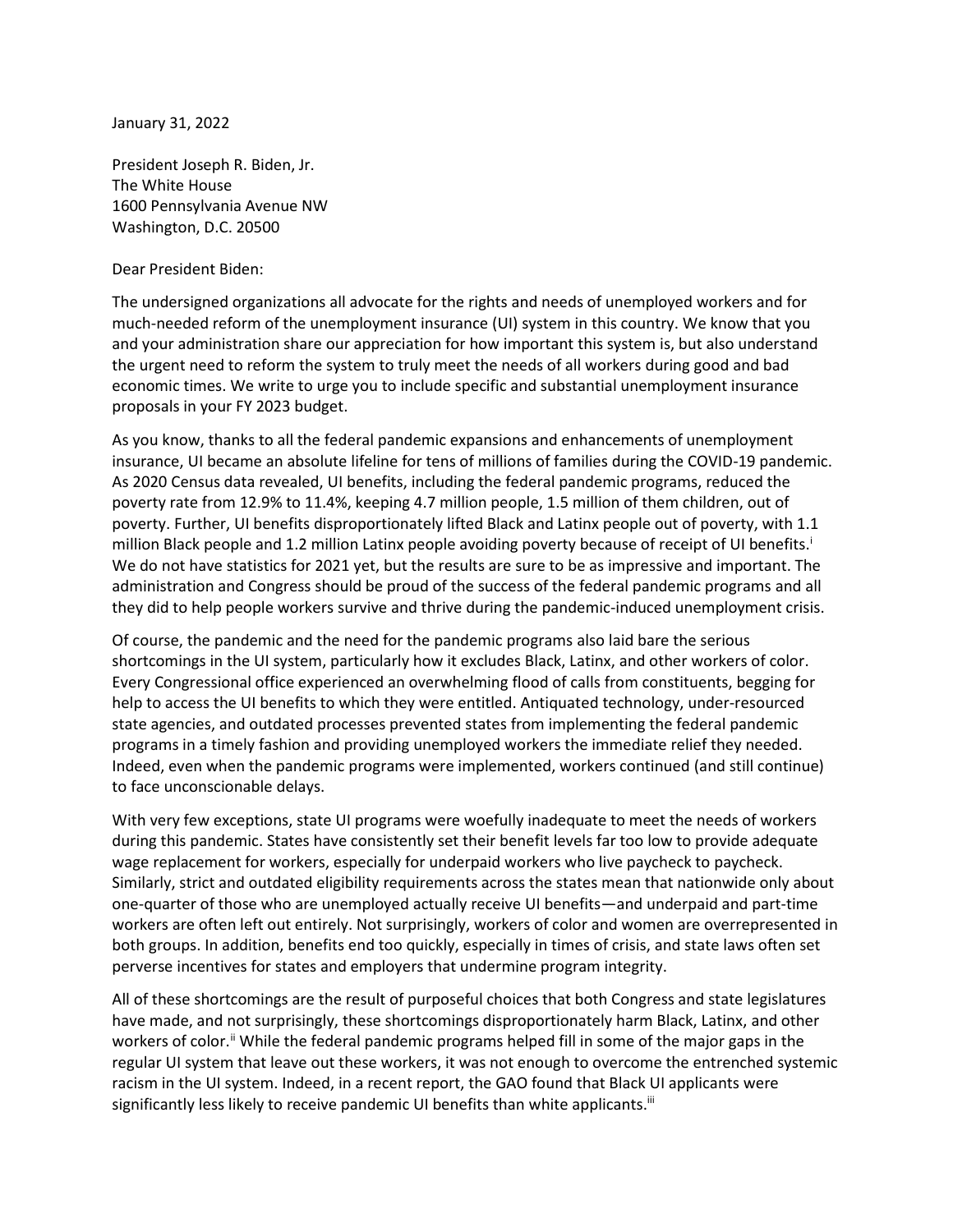It is long beyond time for an administration and Congress to take seriously the need to radically overhaul the UI system throughout this country with a focus on reforms that have the greatest impact on improving access for Black, Latinx, and other workers of color—including improving benefit eligibility, adequacy, and duration. We need to seize the moment while all eyes are still on this program and its shortcomings and start to transform the program into one that unemployed workers need and deserve.

Historically, as soon as times of economic crisis subsided, Congress, administrations and advocates turned to other issues, with few remaining to fight the good fight to permanently fix the UI program. We cannot make that same mistake again. If we do, UI will not only continue to fail workers, particularly workers of color, in the years to come, but by the time we hit the next economic crisis, we will be even less prepared to provide the necessary support to families and communities throughout this country.

This administration has pledged to make racial equity and economic security two of the centerpieces of its work. Fixing the UI program so that it provides better benefit adequacy, duration, and eligibility, particularly for workers of color, is an absolute imperative. That work needs to start now and there's no better way for the administration to show that it is serious about fixing this system than to include substantial and detailed proposals for UI reform in its FY 2023 budget.

We all stand ready to work with the administration to achieve these important goals.

Sincerely,

9to5 Georgia A Better Balance AFL-CIO Arizona Center for Economic Progress Atlanta North Georgia Labor Council Beeck Center for Social Impact + Innovation, Georgetown University California Immigrant Policy Center Center for Law and Social Policy (CLASP) Center for Popular Democracy Charlotte Center for Legal Advocacy Coalition on Human Needs Colorado Fiscal Institute Economic Policy Institute ExtendPUA.org Florida Policy Institute Georgetown Center on Poverty and Inequality's Economic Security & Opportunity Initiative Grand Canyon Institute Groundwork Collaborative Jobs With Justice Joint Center for Political and Economic Studies Kids Forward